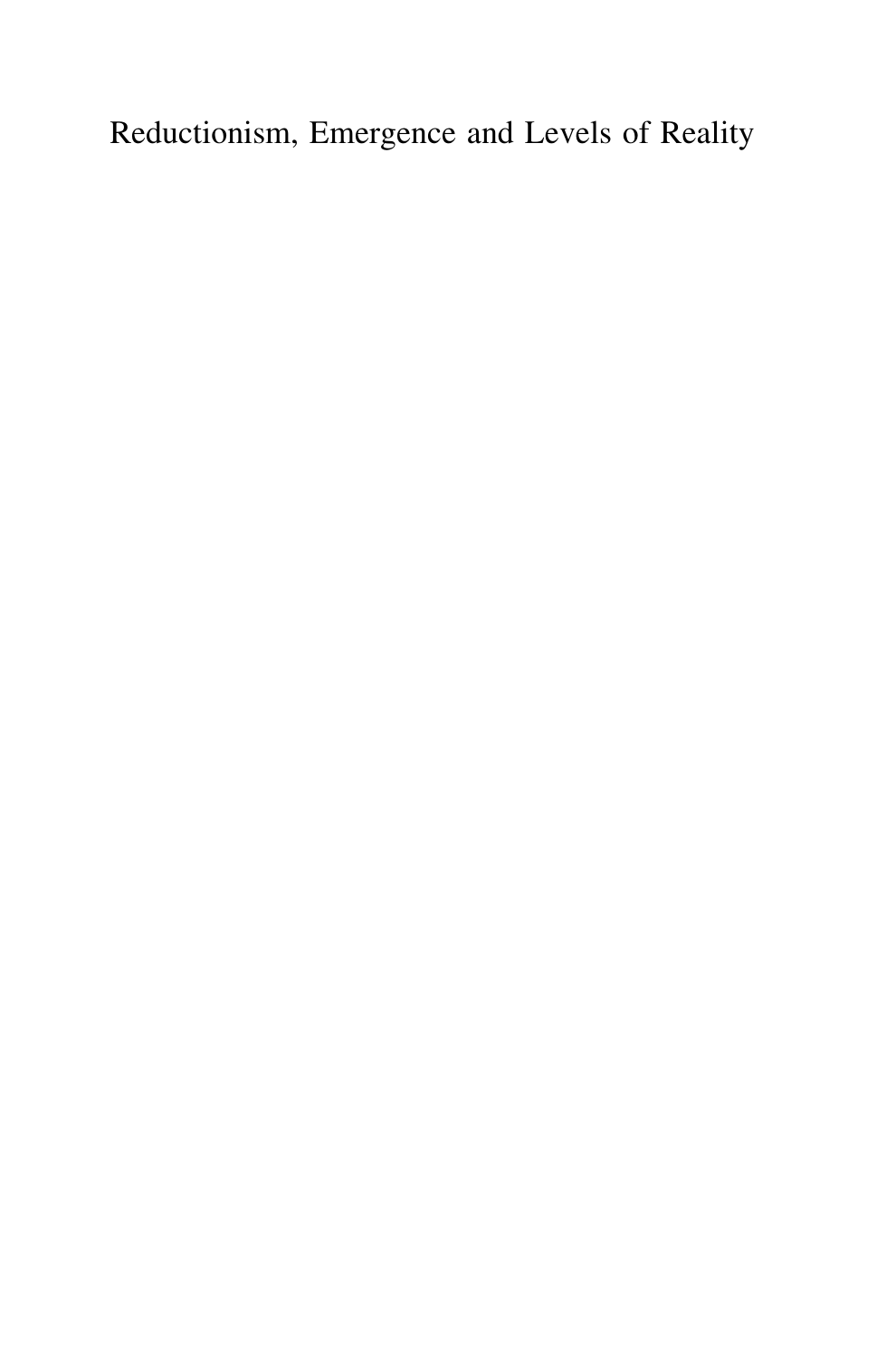Sergio Chibbaro • Lamberto Rondoni Angelo Vulpiani

# Reductionism, Emergence and Levels of Reality

The Importance of Being Borderline

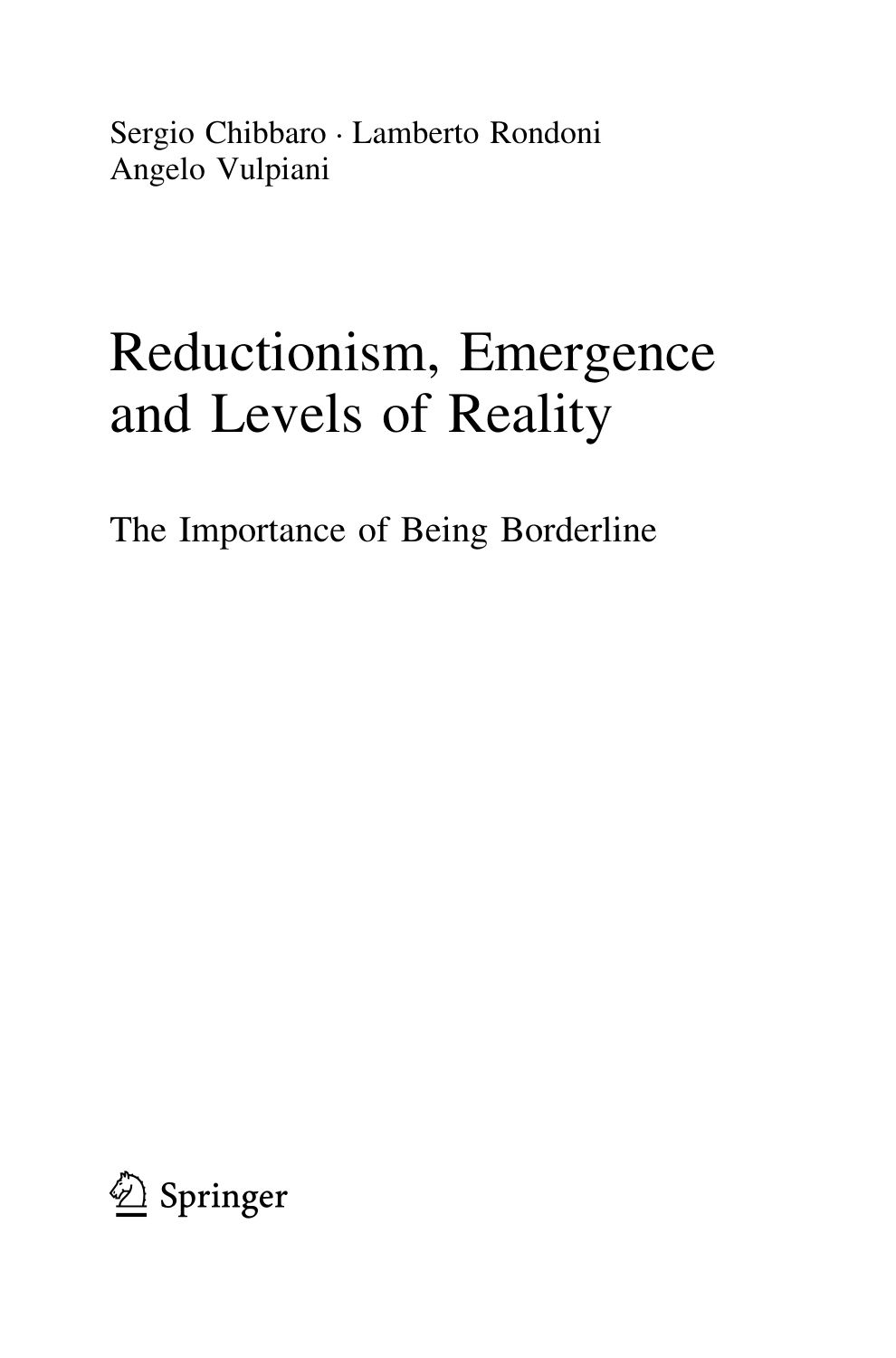Sergio Chibbaro University Pierre et Marie Curie Institut Jean Le Rond d'Alembert Paris France

Lamberto Rondoni Dipartimento di Scienze Matematiche Polytechnic University of Turin Torino Italy

Angelo Vulpiani ''La Sapienza'' Dipartimento di Fisica University of Rome Roma Italy

ISBN 978-3-319-06360-7 ISBN 978-3-319-06361-4 (eBook) DOI 10.1007/978-3-319-06361-4 Springer Cham Heidelberg New York Dordrecht London

Library of Congress Control Number: 2014938209

- Springer International Publishing Switzerland 2014

This work is subject to copyright. All rights are reserved by the Publisher, whether the whole or part of the material is concerned, specifically the rights of translation, reprinting, reuse of illustrations, recitation, broadcasting, reproduction on microfilms or in any other physical way, and transmission or information storage and retrieval, electronic adaptation, computer software, or by similar or dissimilar methodology now known or hereafter developed. Exempted from this legal reservation are brief excerpts in connection with reviews or scholarly analysis or material supplied specifically for the purpose of being entered and executed on a computer system, for exclusive use by the purchaser of the work. Duplication of this publication or parts thereof is permitted only under the provisions of the Copyright Law of the Publisher's location, in its current version, and permission for use must always be obtained from Springer. Permissions for use may be obtained through RightsLink at the Copyright Clearance Center. Violations are liable to prosecution under the respective Copyright Law. The use of general descriptive names, registered names, trademarks, service marks, etc. in this publication does not imply, even in the absence of a specific statement, that such names are exempt from the relevant protective laws and regulations and therefore free for general use.

While the advice and information in this book are believed to be true and accurate at the date of publication, neither the authors nor the editors nor the publisher can accept any legal responsibility for any errors or omissions that may be made. The publisher makes no warranty, express or implied, with respect to the material contained herein.

Printed on acid-free paper

Springer is part of Springer Science+Business Media (www.springer.com)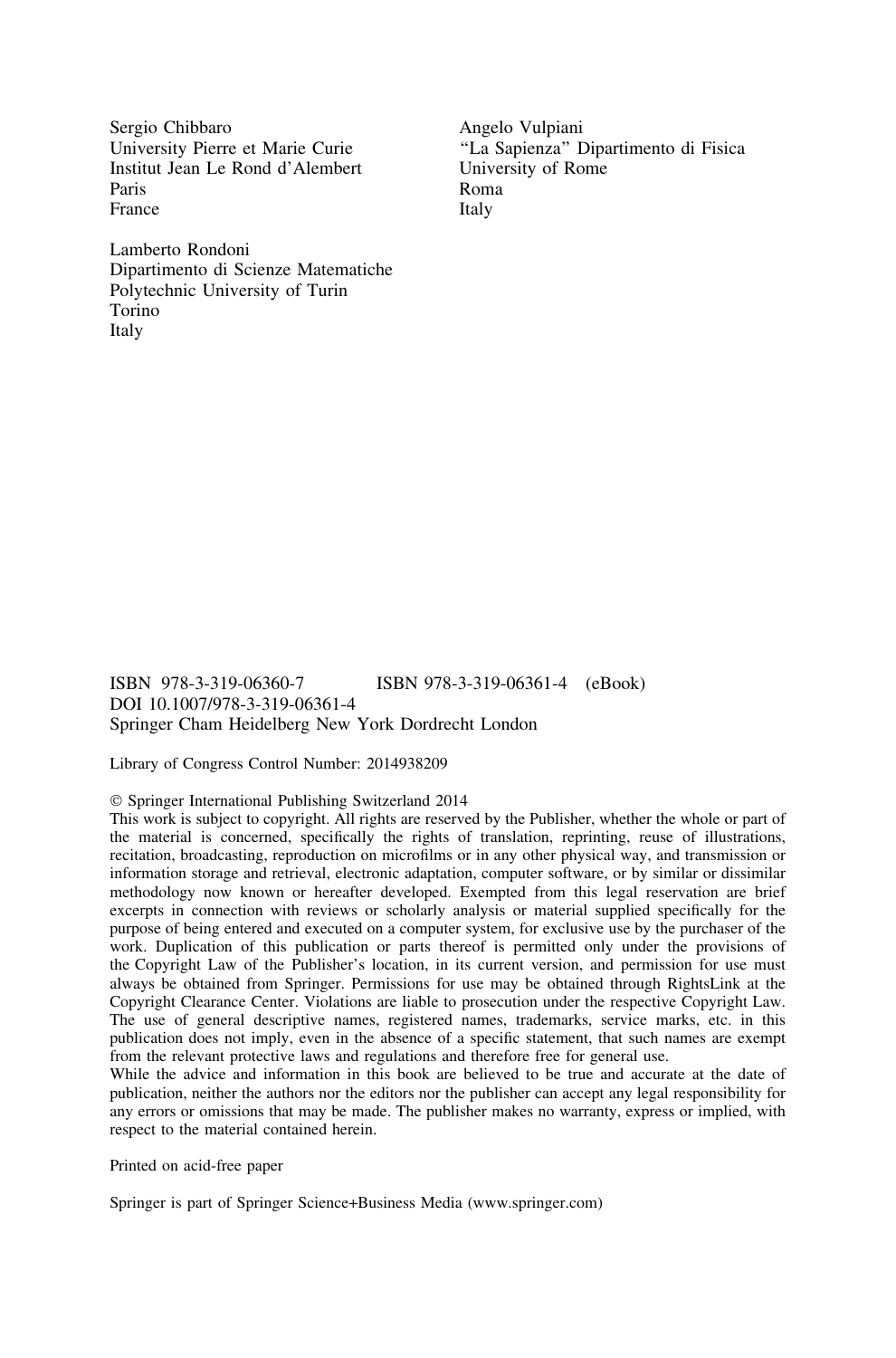To the glorious memory of Ludwig Boltzmann who struggled against the stream of his time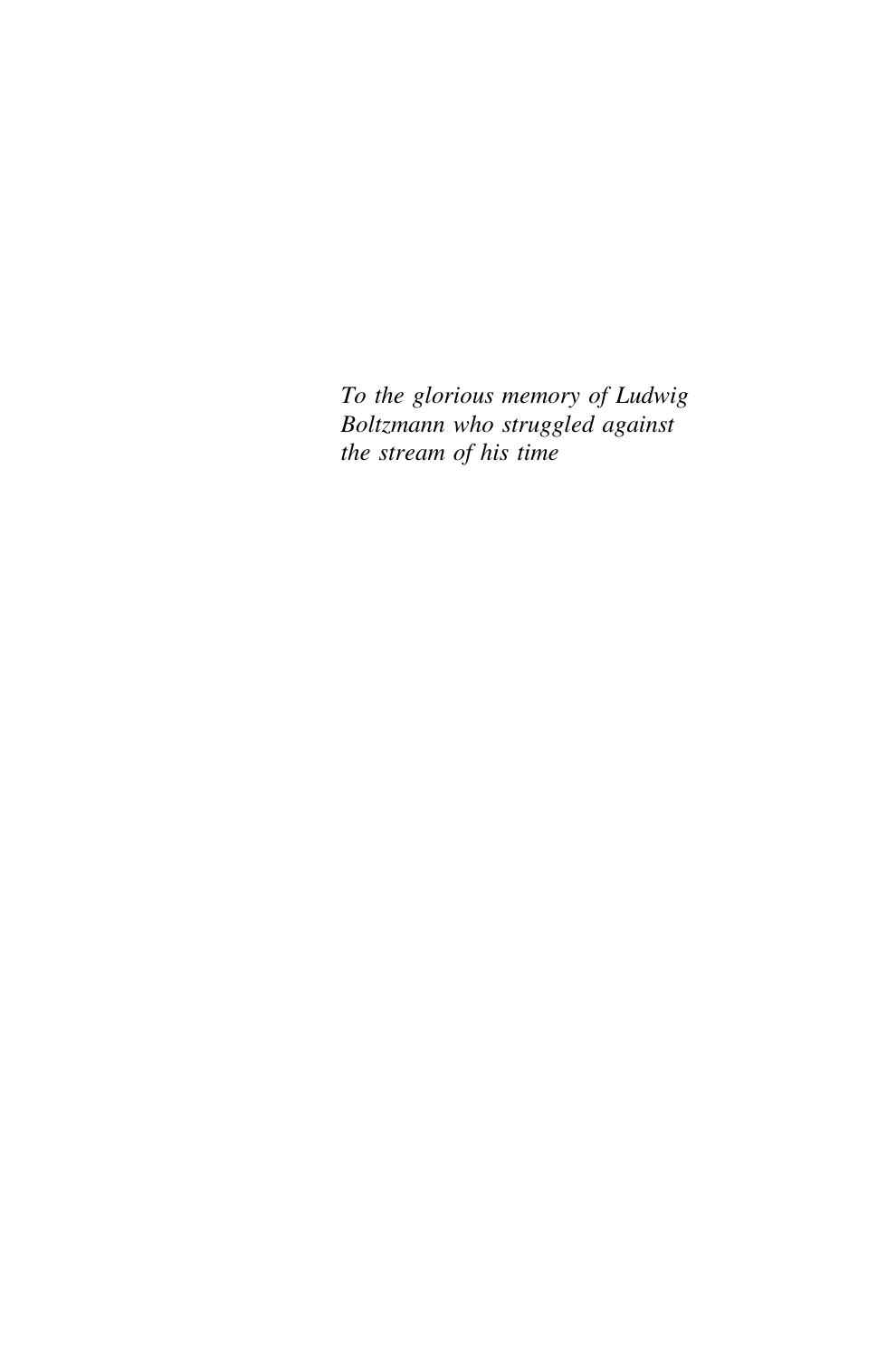#### Foreword

Newton's third law does not apply to the interaction between philosophers ('them') and physicists ('us'). It has usually been asymmetrical, with 'us' influencing 'them', without 'them' acting on 'us'. In a way this is natural, because the raw material that philosophers study are the discoveries and theories of science and the interactions between scientists, while the primary preoccupation of physicists is not the study of philosophy or philosophers. I do not deny that there have been eminent scientists (Einstein, Poincaré, Bohr…) who have pondered on the philosophical significance of the scientific picture of the world, and much of what they said has been immediately appreciated by practicing scientists. But their wise intellectual interventions have usually been outside the philosophical mainstream.

This book by Sergio Chibbaro, Lamberto Rondoni and Angelo Vulpiani (CRV) is an exception. Although their day job is the practice of theoretical physics, they have something genuinely new to say about the physicist's picture of the world, that should be of interest to philosophers. Their focus is on what has long been studied by philosophers as 'the problem of reduction'. This concerns the relations between different levels of description of physical phenomena.

Optics is a good example. Light can be described in terms of the rays of geometrical optics, as interfering waves, as electromagnetic fields, or as the photons of quantum field theory. These are levels of increasing generality; each encompasses phenomena described at the previous levels and also includes new phenomena that were unexplainable earlier. But the concepts and mathematical expressions of these levels are very different, and moving between them is almost always challenging. It is far from straightforward to derive the formula relating the object and image of a simple lens by starting from the field operators of quantum optics supposedly the deepest of our current pictures of light.

This illustrates a wider difficulty. One can have a general theory—or even, as some envisage, the theory of everything—which stubbornly resists attempts to employ it to explain phenomena that were well understood at more elementary levels: at the more sophisticated level, they are emergent. This was cleverly caricatured in Ian McEwen's novel Solar: a string theorist, caught by his wife in a compromising situation with another woman, tries to reassure her: ''Darling, I can explain everything''. It often happens that theories claiming great explanatory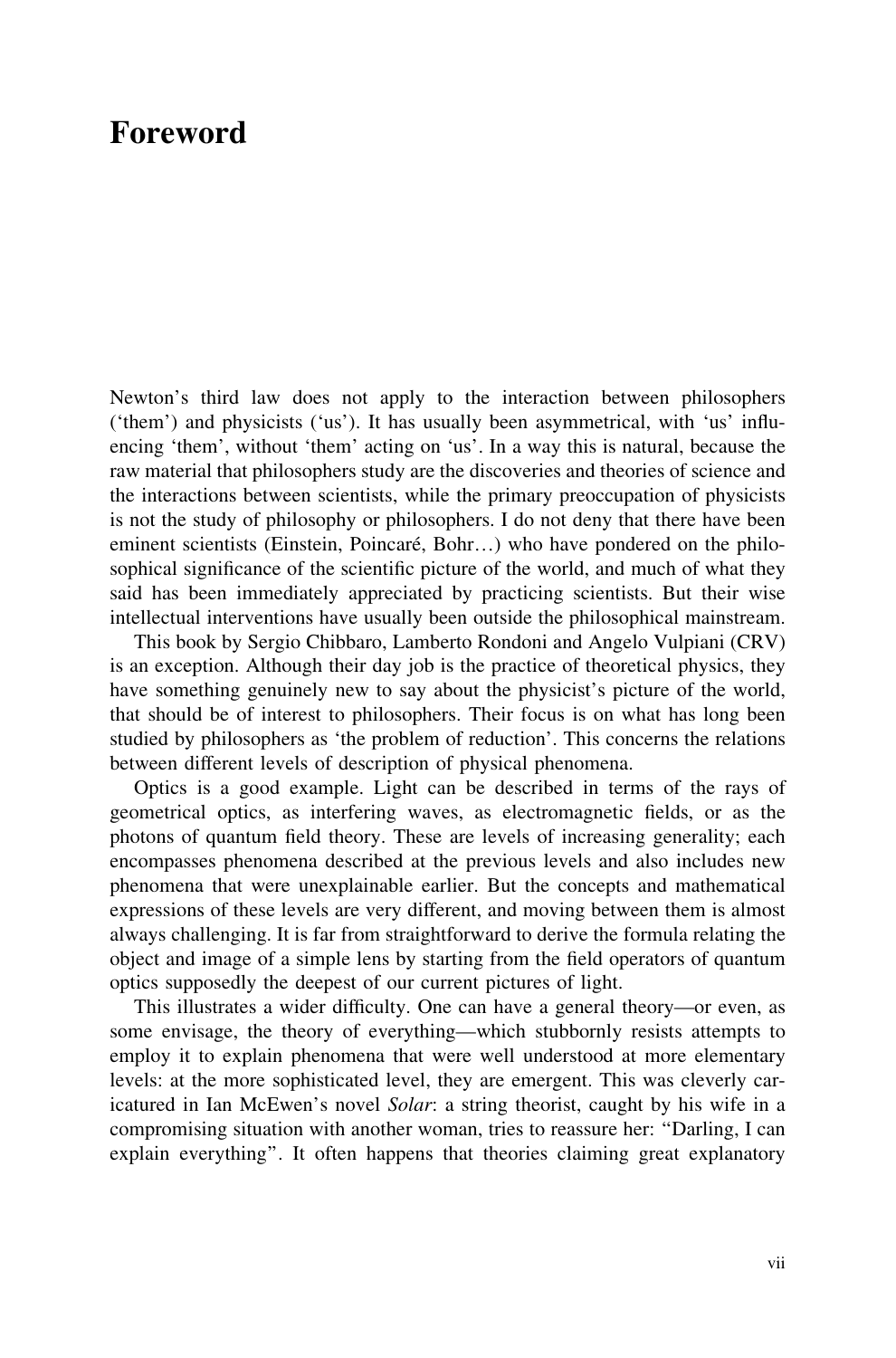reach are in fact powerless to explain many particular phenomena. A political analogy comes to mind: the ideologist who loves all humanity but behaves badly to every individual person he encounters.

The resolution of these difficulties starts from the observation that the theories of physics are mathematical, and relations between them involve limits as some parameter vanishes: wave optics 'reduces to' geometrical optics when the wavelength is negligibly small, quantum physics 'reduces' to classical physics when Planck's constant can be neglected, etc. Therefore understanding relations between levels must involve the study of limits, that is, mathematical asymptotics. And the central reason why 'reduces to' is so problematic is the fact that the limits involved are usually singular. These singular limits should be not regarded as a nuisance, and certainly not as deficiencies of the more general theories. On the contrary, they should be embraced with enthusiasm, because they are responsible for fundamental phenomena inhabiting the borderlands between theories—phenomena at the forefront of physics research, such as critical phenomena in statistical mechanics, fluid turbulence and the universal statistics of the energy levels of highly excited quantum systems.

CRV fully appreciate these ideas; hence their subtitle The Importance of Being Borderline. And they explore them in depth and in detail. There are some philosophers who have grasped the significance of singularities in mathematical asymptotics for the understanding of theory reduction—Robert Batterman and Alisa Bokulich come to mind—but they remain a minority. The value of CRV's account is that it is the first full-length and wide-ranging exposition of this point of view by physicists who are sensitive to the concerns of philosophers.

Bristol, UK, December 2013 Michael Berry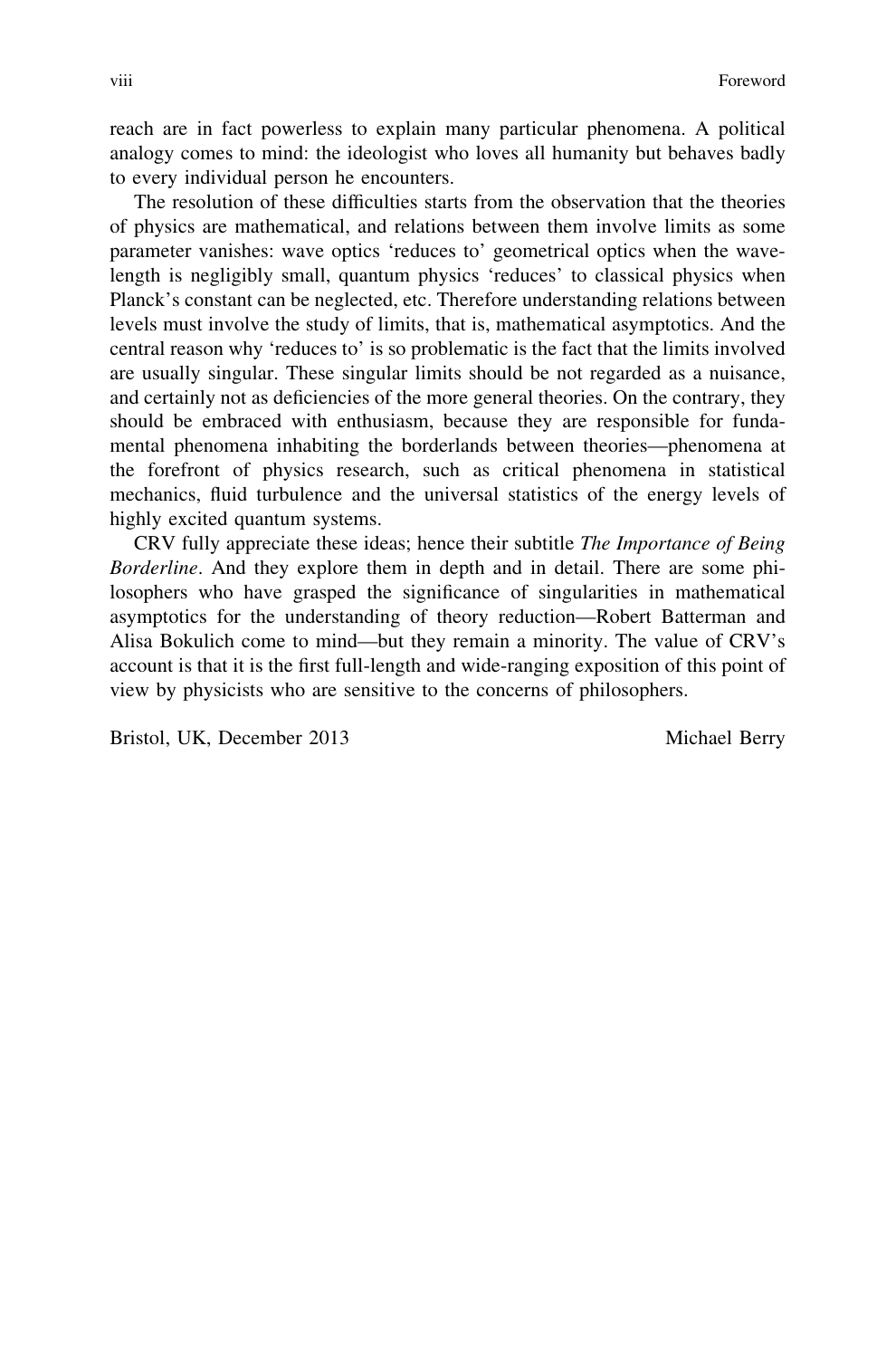### Preface

Considerate la vostra semenza: fatti non foste a viver come bruti, ma per seguir virtute e canoscenza

(Consider your origin; you were not born to live like brutes, but to follow virtue and knowledge)

Inferno, Canto XXVI Dante Alighieri

The attempt to explain the sensible world in terms of a few unifying principles has been a constant of scientific thought since the times of the Presocratic philosophers, who believed to have identified several fundamental elements of which the world had to be made: air for Anaximenes; water for Tales; and air, water, earth and fire for Empedocles. Subsequently, Pythagoras tried to interpret everything sorting out of relationships among integer numbers.

In the fifth century B.C. Democritus boldly hypothesised that reality, which appears so varied and changeable, is nothing but a collection of indivisible and eternal parts, or atoms. In one of the few fragments which has survived to our times, the fundamental hypothesis of Democritus can be quite clearly summarised:

Reason: Sweet exists by convention, bitter by convention, heat by convention, cold by convention, color by convention; but atoms and the void exist in truth.

Over the centuries, despite the ups and downs, the doctrine of Democritus, has been a landmark of science, and in physics there has been a great deal of progress thanks to the clear distinction that has been made between subjective perception and objective reality. Currently, for example, it is understood how apparently subjective properties such as temperature and colour can be unambiguously understood in terms of physical objective quantities, such as molecular motion and the vibrations of the electromagnetic field.

The grand theory of Democritus was visionary but faced major challenges, because the total objectivity that seems so attractive in the development of a unified conceptual framework poses problems that are difficult to solve. Much as one can be firmly convinced that the ultimate essence is represented by atoms, certain questions cannot be avoided: only through our senses, and with the mediation of appropriate technological tools that are conceptual extensions of our senses, can one hope to reveal the atomic structure of matter.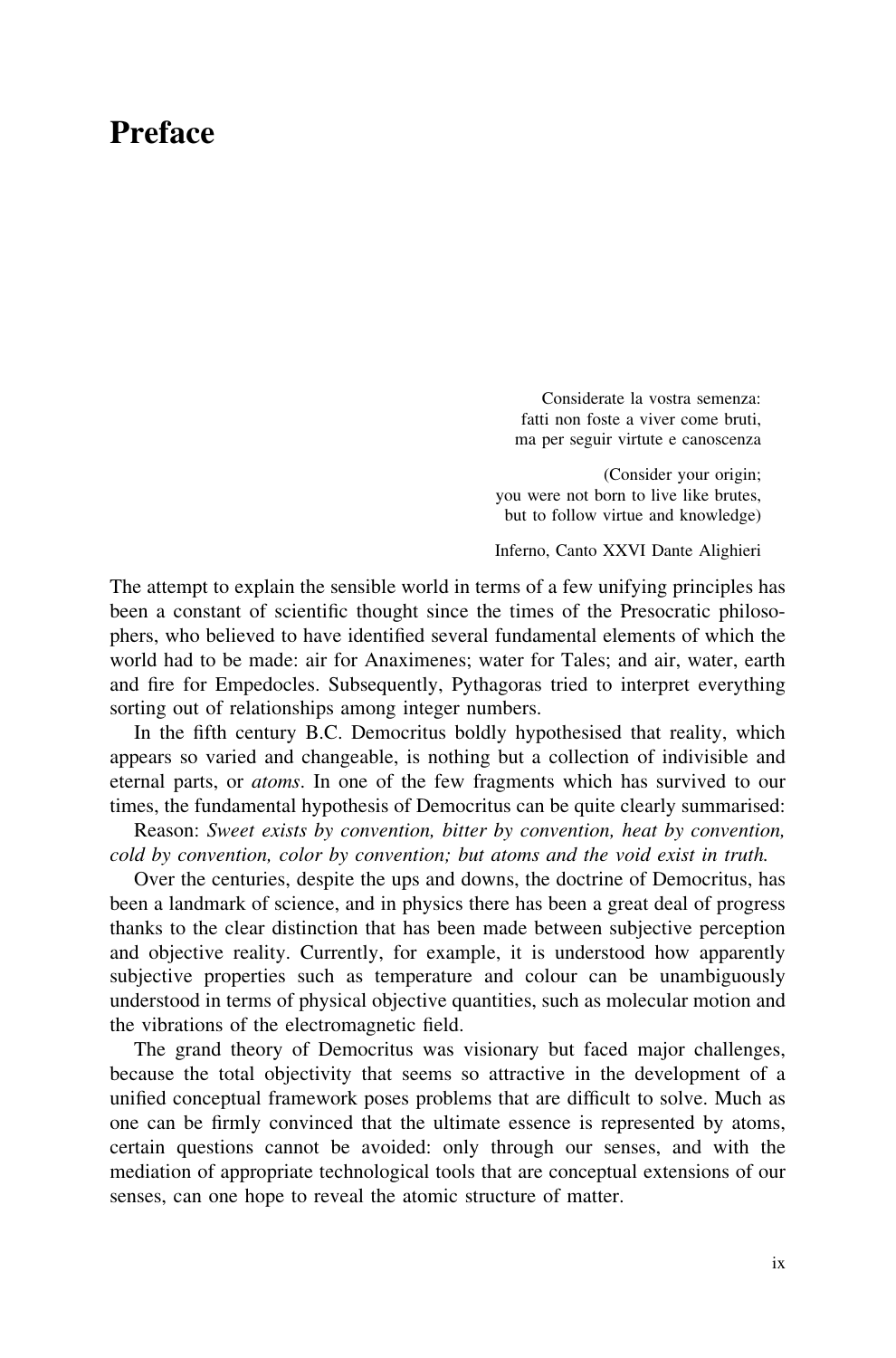This was already clear to Democritus; here, as in his dialogue, the Senses respond to Reason:

Wretched mind, after receiving from us your knowledge, do you try to overthrow us? The overthrow will be your downfall.

The founder of atomism formulated in a very clear fashion the problem that will be discussed in this book: the issue of reduction in physics. The idea, in its simplest form, is that the whole is nothing more than the sum of the parts; that is, the behaviour of things is directly determined by the properties of their elementary constituents. The properties observed at the level of the whole are related to the properties at a lower level of observation, which hence seem to be more fundamental. For example, the motion of a fluid can be related to that of its molecules, or, climbing much higher in the hierarchy of levels, consciousness can be related to the behaviour of neurons. Reductionism is then the activity concerned with the relation between different theories that attempt to describe different levels of reality, or different levels of observation, and, through a qualitative leap consisting of many simplifications, ultimately to relate the different sciences: psychology, physiology, biology, chemistry and physics.

Reductionism, or more generally the relationship connecting the different sciences, is perhaps one of the few issues of the scientific culture which has been also considered in literature. How can one forget the bewildered Mr. Palomar, immortalised by Italo Calvino, who muses over the sea, cheese, the flight of birds and the meadows:

The lawn is a collection of grasses—this is how the problem must be formulated that includes a subcollection of cultivated grasses and a subcollection of spontaneous grasses… The two subcollections, in their turn, include various species, each of which is a subcollection, or rather it is a collection that includes the subcollection of its own members, which are members also of the lawn and the sub-collection of those alien to the lawn… is ''the lawn'' what we see or do we see one grass plus one grass plus one grass…? What we call ''seeing the lawn'' is only an effect of our coarse and slapdash senses; a collection exists only because it is formed of discrete elements. There is no point in counting them, the number does not matter; what matters is grasping in one glance the individual little plants, one by one, in their individualities and differences (Calvino 1983).

It is clear that Mr. Palomar, and not only he, is continually oscillating between the two opposite points of view that see the lawn either as the sum of so many blades of grass or as something more than just all the individual seedlings. The reality certainly shows a complicated (or complex?) structure of relations, and the dream of a unified interpretation of all phenomena in terms of several simple laws, from which all can be deduced, has attracted and continues to attract almost anyone who has genuine philosophical and scientific interests.

Reductionism seems also to be one of the few topics still capable of stirring peremptory and robust discussions among dedicated scholars. As example, we propose three contributions with significant titles, respectively by Atkins, Midgley and Edelman: The Power of Science Limitedness; Reductive Megalomania and Individual and Soul Memory: Against Silly Reductionism, included in an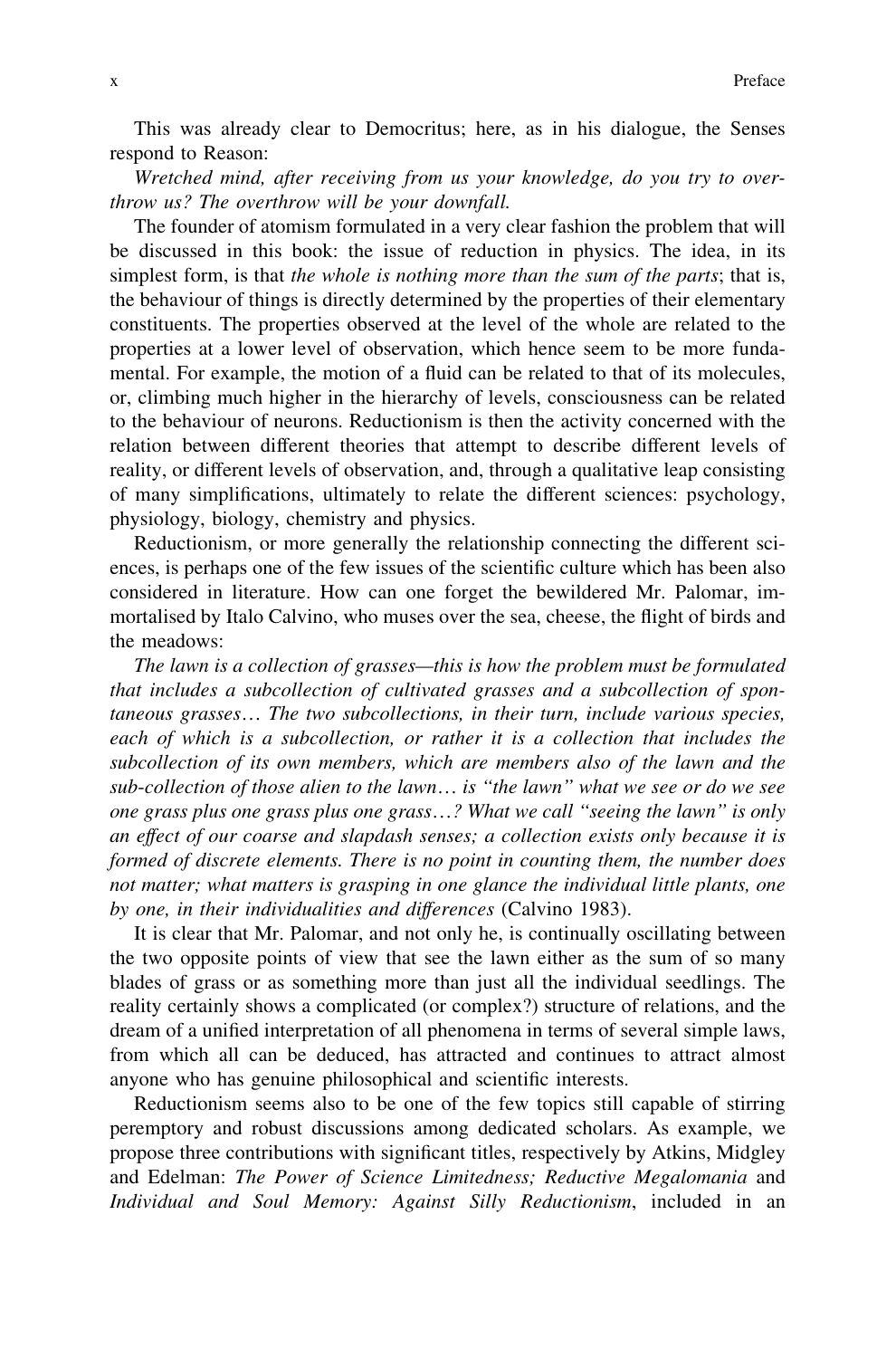interesting volume that collects the opinions of authors having different points of view (Cornwell 1995).

Pondering the difficulties faced in the attempt to show that the behaviour of real systems can be deduced from simple laws, the 'hard-core' reductionists, who have their stronghold in high-energy physics, typically acknowledge obvious technical problems, but insist that reduction is in principle possible and conceptually correct. This radical reductionism is sometimes shared by scientists working in other branches of science. The well-known chemical-physicist Atkins claims that a true scientist has to be reductionist and that an anti-reductionist point of view is necessarily obscurantist: Theism (and the implicit rejection of reductionism) is a system of knowledge based on ignorance, and that twin of ignorance, fear.

Atkins champions a certain vulgate which tends to equate the radical reductionist with the 'hard-core', true lovers of the mathematical and hard sciences, such as physics, who do not indulge in extra-scientific considerations, like those concerning morality and religion. In contrast, anti-reductionists would be incurable romantic people, who complain about the cold rationality of 'official science'. Nevertheless, the very same source (Cornwell 1995) collects papers by scientists of impeccable reputation, like Dyson, Chaitin and Edelman, whose positions are clearly non-reductionist.

In fact, the state of affairs is rather complex. For instance, the Italian philosopher Severino (1997), contrary to folkloristic vulgarisations, believes that reductionism is one of the pillars of religion:

''reductionism'' is not the enfant terrible of present-day scientific, physicalistic culture: the desire to connect something to its origin—especially the desire to connect the world to its divine origin—is reductionism. Theology is the fundamental form of reductionism. Indeed, theology reduces the essence of the world to God, in the same fashion that in science, one day, reductionists will reduce all human reality to movements of elementary particles.

Feigenbaum, one of the "fathers" of chaos theory, similarly maintains in an interview reported in (Horgan 1997), that: many physicists like the idea of final theories because they use it to replace God. Finally the words of Laughlin and Pines (2000) are particularly poignant: The belief on the part of many that the renormalisability of the universe is a constraint on an underlying Theory of Everything rather than an emergent property is nothing but an unfalsifiable article of faith.

If the most radical reductionist point of view was correct, the relationship between the different scientific disciplines would be of strictly inclusive type: chemistry contained in physics, biology in chemistry and so on. Eventually, only one science, indeed just a single theory, would survive, since all the others would eventually be embedded in the Theory of Everything. Is the current coexistence of different sciences a mere historical parenthesis which will end when the Theory of Everything has been worked out?

At the same time, it seems that at every moment in history, some have doubted the possibility of a unified description of nature, and not only among scientists of little formalised disciplines, i.e. with a mathematical apparatus less advanced than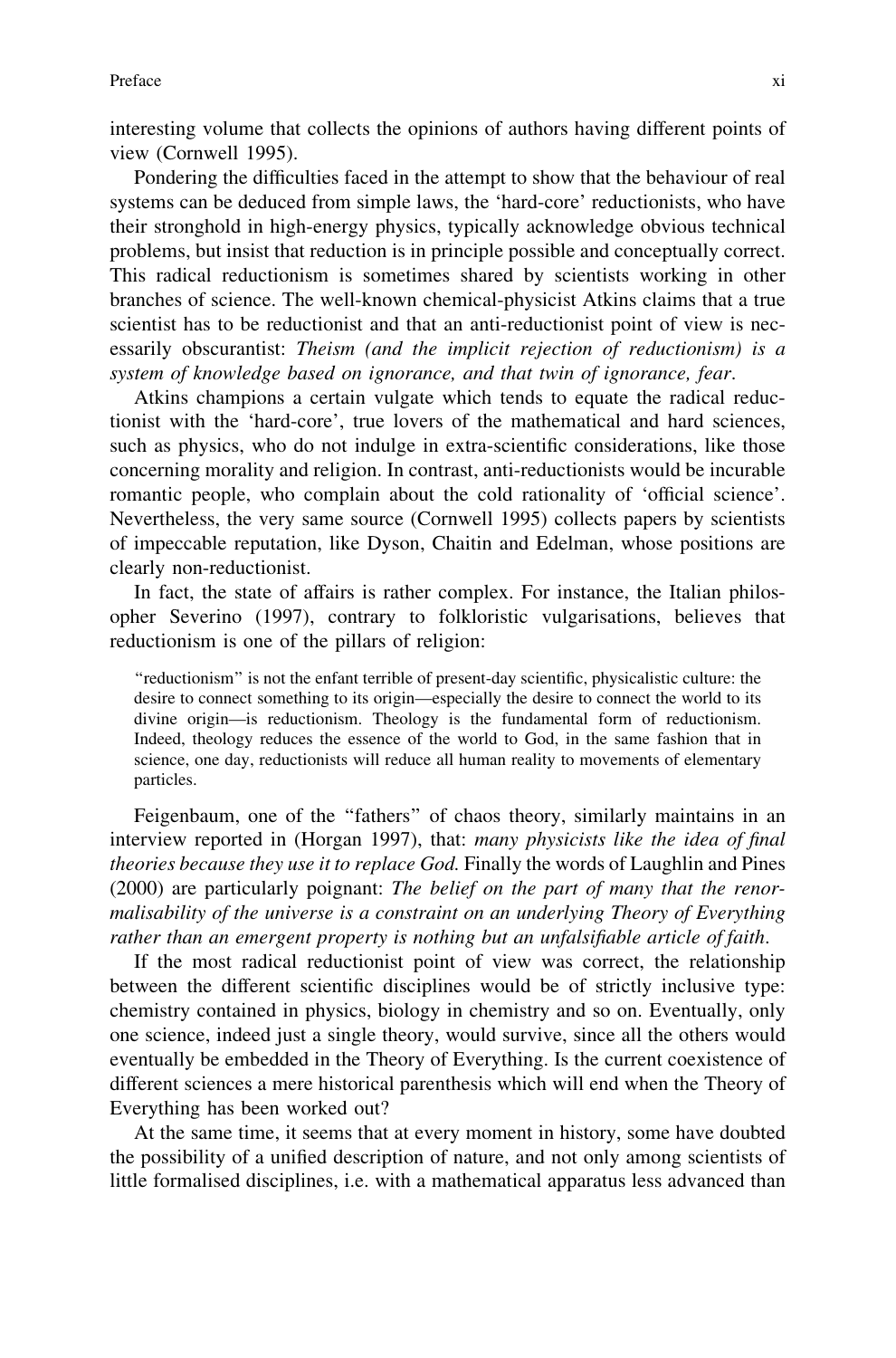that of physics, such as biology. For instance, in 1856, the young Maxwell addressed the Cambridge Apostles, stating: perhaps the "book", as it has been called, of nature is regularly paged; if so, no doubt the introductory parts will explain those that follow, and the methods taught in the first chapters will be taken for granted and used as illustrations in the more advanced parts of the course; but if it is not a 'book' at all, but a magazine, nothing is more foolish than to suppose that one part can throw light on another (Campbell and Garnett 1882).

Laughlin and Pines (2000) suggest that to refute the radical reductionist approach leads one to propose new categories for those properties which do not appear likely to be reduced to the mere sum of their constituents. The most appropriate category is then that of emergence.

The first purpose of this book is to analyse some aspects of theory reduction in physics and to stimulate some reflection on questions that spontaneously arise in this field:

1. Is there any evidence of actual reduction of theories? Are the examples that are found in books on the philosophy of science too simplistic or not completely correct?

For example, we shall discuss the reduction of thermodynamics to statistical mechanics, which is considered by many a paradigm case of reductionism. This relation is for others a counterexample. Indeed, the passage from the microscopic level to the macroscopic one is not a simple translation between two different languages, as can be appreciated observing, for instance, that the erratic behaviour of the elementary parts (the molecules) leads to total order.

2. If the microscopic level is essential to determine the macroscopic one, as Weinberg (1987) says when he writes we understand perfectly well that hydrodynamics and thermodynamics are what they are because of the principles of microscopic physics, why have we understood hydrodynamics quite well for centuries?

More specifically, if microscopic laws are truly relevant, how can we explain the possibility of reproducing hydrodynamic behaviour by means of cellular automata that violate several fundamental properties of the microscopic dynamics (e.g. they occur in discrete states and do not follow strictly deterministic rules)?

- 3. The most extreme reductionists argue that by abandoning research on the Theory of Everything, unification of the sciences would never be achieved and just two alternatives would remain: a devastating fragmentation of applied knowledge and a weak science, like a sort of mysticism based upon sickening mantra along the lines of: everything is more than the sum of its parts. Is this really so?
- 4. What has been endangered by the search for (the) ultimate truth? Has the dream of reductionist reason created any monsters? Is big science one such monster? We have built accelerators tens of kilometres in size, to study phenomena that occur on scales of the order of  $10^{-20}$  sec. while we do not understand many issues concerning the macroscopic level. In an effort to study smaller and smaller scale phenomena, from those of atomic physics to those of nuclear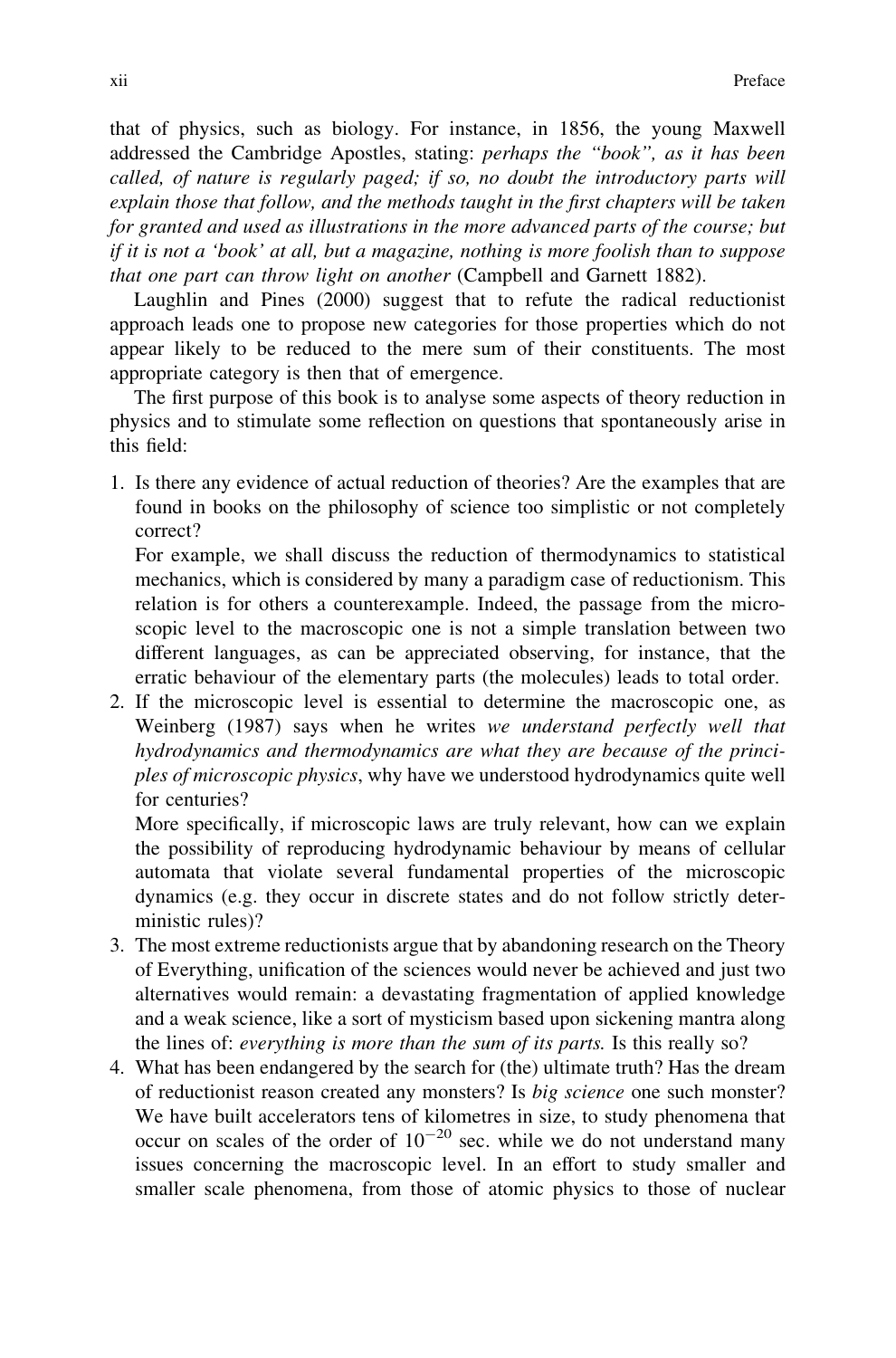physics and elementary particles, physics, the leading science for a long period, has marginalised many important issues, some of which have been recently rediscovered and repopularised.

5. What is the point of embedding science  $Y$  within science  $X$ , if predictions concerning science Y cannot be made starting from science X?

Even some of the most extreme reductionists admit that there are practical, maybe insurmountable, difficulties in performing theory reductions. For instance, after having praised the merits of the Standard Model, Weinberg (1995) states: It seems that quantum chromodynamics is mathematically self-consistent, but it describes an impoverished universe in which there are only nuclear particles there are no atoms, there are no people. Nevertheless, the reductionist approach in its radical forms remains very influential in physics, and Weinberg himself concludes the same paper proposing his dream of an ultimate truth: Perhaps our best hope for a final explanation is to discover a set of final laws of nature and show that this is the only logically consistent rich theory, rich enough for example to allow for the existence of ourselves.

The theme of reductionism has been, and still is, the source of many discussions in areas other than physics. In recent times, it has been analysed especially in relation to one of its corollaries, emergent properties, which is a traditional theme in philosophy as well as in the biological sciences and those related to them (such as neurology, philosophy of the mind and psychology). As in the philosophy of science, the problem of reductionism typically arises between two completely formalised theories. The motivation of this approach is technically flawless: if the two theories are not even formalised, the problem is just too vague even to be posed. But in doing so, the danger is that the issue is rendered void or uninteresting. However, completely formalised theories are very few, even in physics, and the areas of most advanced research cannot be axiomatised, as mathematics has been, $<sup>1</sup>$  because of the insufficient lack of understanding, which is unavoidable in</sup> the early stages of research in any given field.

Given all this, it would seem that no reasonable person could deny that some notion of reductionism has contributed to major advances in many areas of science. However, as pointed out by Mayr (2004), in doing so one should take care not to confuse reductionism with analysis, which is the method of breaking down, of dissecting a complicated (or complex) system into its parts. This approach, which we call 'methodological reductionism', is almost inevitable, but by no means does it imply that starting from the study of individual components of a given object, i.e. starting from a useful description of those parts, can the behaviour of the system, seen as a whole, be justified.

Perhaps it is no coincidence that the reductions of theories discussed by philosophers, with just a few exceptions, are interesting from a historical point of

<sup>&</sup>lt;sup>1</sup> In reality, even mathematics is not completely formalised, and that is not always considered a negative fact. For example, Thom joked about the fact that the term 'rigour' reminds him of the 'rigor mortis'.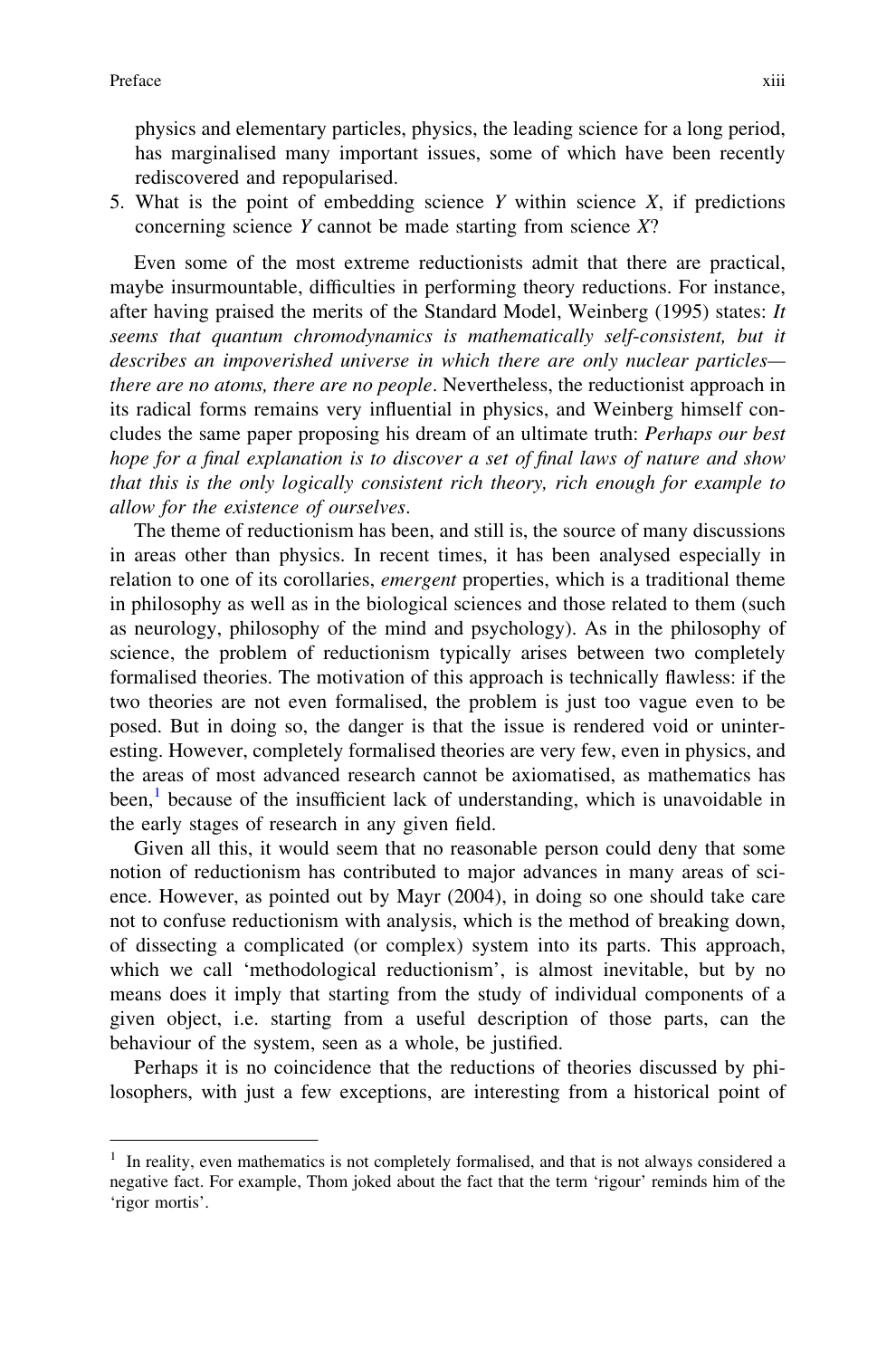view, allow a rigorous logical analysis but are not very stimulating for scientists active in research, and are difficult to apply to the situations of current scientific interest. Among the few exceptions we find those considered in two interesting books, Batterman (2002) and Bokulich (2008), and in the collection of articles (Humphreys and Bedau 2006). A statement by the editors of this last source is particularly noteworthy: we believe that progress in understanding emergence will be helped by a familiarity with work in areas outside psychology and the philosophy of mind. By understanding how emergent phenomena occur and are represented in physics and artificial life, for example…

Einstein said that to understand how theoretical physicists work it is not necessary to care too much about what they say (especially on official occasions) but rather to look at what they do. In a similar way, to get an idea of how reduction of theories really works, it seems better to go beyond the statements of the various scientists, distinguished as they may be, and beyond the general formulations of epistemologists. Indeed, even Einstein was not immune from inconsistent thoughts, for example, he claimed that: The supreme task of the physicist is to arrive at those universal elementary laws from which the cosmos can be built up by pure deduction. But his major scientific achievements, beginning with those published in the annus mirabilis, did not at all follow a reductionist approach. Only after reaching the age of 40 did he embark on a project of unification, which was however doomed to failure. The same path was followed by Hilbert, who after having made so many major contributions to the most diverse sectors of mathematics and physics, entered into a fruitless programme of the complete formalisation of mathematics.

It is worth mentioning that declarations of principle sometimes arise from legitimate reasons in defence of academic interests. It is no secret that the passionate defence of reductionism pursued by Weinberg was largely motivated by lobbying in the U.S. Congress in support of the SSC project, the giant Superconducting Supercollider intended to study the physics of elementary particles. Similarly, Anderson's manifesto, More is Different (Anderson 1972), constitutes an attempt of condensed matter physicists, which we appreciate, to fight at a cultural level the overwhelming power of elementary particle physicists. After the papers by Weinberg and Anderson, with their opposite views on the role of the Big Science at the beginning of the 1990s, reductionism has been widely reconsidered and debated by physicists, see e.g. Schweber (1993); Anderson (1995).

The second purpose of our book is to look at a few cases taken from contemporary physics and to clearly present their relevance to the debate on reductionism, hence emergence.

Indeed, we do not find it particularly interesting to argue in favour or against the reductionist point of view, which in its most extreme formulation may even be a ghost, since virtually no one has really supported it and even fewer have practised it. We find it much more interesting to study in detail some specific cases without hesitating to enter into technical matters. The point that seems important to us is to understand the reasons for which a very detailed understanding of many complex phenomena is possible without having to resort to any Theory of Everything: adopting this perspective, we would like to understand the real connection between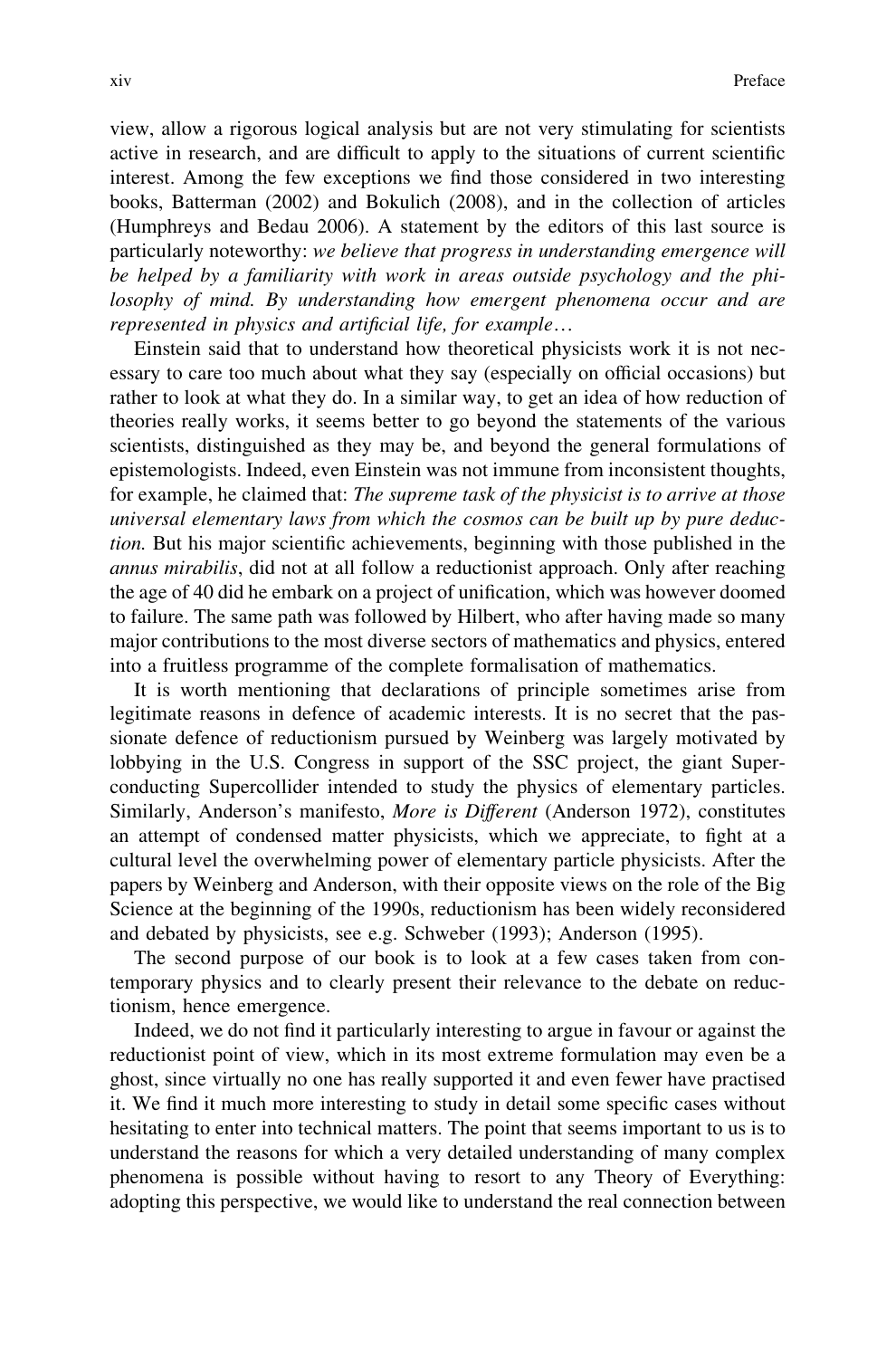the different levels of description of reality. In the same vein, we also argue that emergent phenomena are by no means inexplicable. Indeed, they can be understood through the analysis of the connections between different levels of description or theories.

Therefore, one main focus of this book is to investigate the fact that the structure of various sciences (or more often theories)  $X_1, X_2, ..., X_n, ...$  is not hierarchical and inclusive—which would mean that  $X_1$  is contained in  $X_2$ ,  $X_2$  contained in  $X_3$  and so on—but that, on the contrary, there is only a partial overlap between 'neighboring' sciences. By contrast, 'distant' sciences are almost completely disconnected:  $X_1$ partially overlaps with  $X_2$ , but has almost no intersection with  $X_3$ ;  $X_2$  partially overlaps with  $X_3$  but has almost no connection with  $X_4$  and so on.

The really crucial point that we want to make here is that the interesting things occur at the borders, where two different levels of description meet: this often leads to novel concepts that cannot be categorised into what epistemologists call bridge laws, but rather can be considered as emergent properties. Indeed, the transition from one theory to another does not happen in a regular or simple way, in general, but through a procedure technically known as a singular limit.

This type of structure, which perhaps leaves the fundamentalists of ultimate truth unsatisfied, is in our opinion the motivation for which science exists and speaks sensibly about the natural phenomena occurring at a given level of observation (e.g. through the laws of hydrodynamics) without having to refer to a detailed comprehension of the underlying levels of observation (e.g. of the microscopic dynamics).

The central aspect resides in the fact that the transition from a more fundamental theory to a more phenomenological one almost never consists in a mere process of approximation, but rather in the emergence of new properties and concepts which are not present in the more fundamental level of description.

In our view the relevance of these facts is not always well understood and appreciated. Berry (1994) and Primas (1998) are among the few who have strongly and explicitly acknowledged the need for a singular limit in some of the most interesting reductions of theories. This does not amount to a mere technicality but is the crucial point from which concepts that cannot be contained in the more detailed theory emerge.

This book cannot and does not aim to be a text on the philosophy or history of science. Our main intention is to discuss, with specific examples, the importance of the singular limits and the emergence of new concepts in the process of theory reduction. Therefore, this book is primarily dedicated to all researchers in physics and in neighbouring sciences, chemistry and mathematics in particular, who want to reflect critically on their work. We hope, however, that the book is of interest to those philosophers of science who like to consider the most recent results obtained in the natural sciences and their consequences for more general studies.

Our selection of arguments follows a natural criterion: it is dictated by our personal research interests and competence, as developed in our recent scientific activity.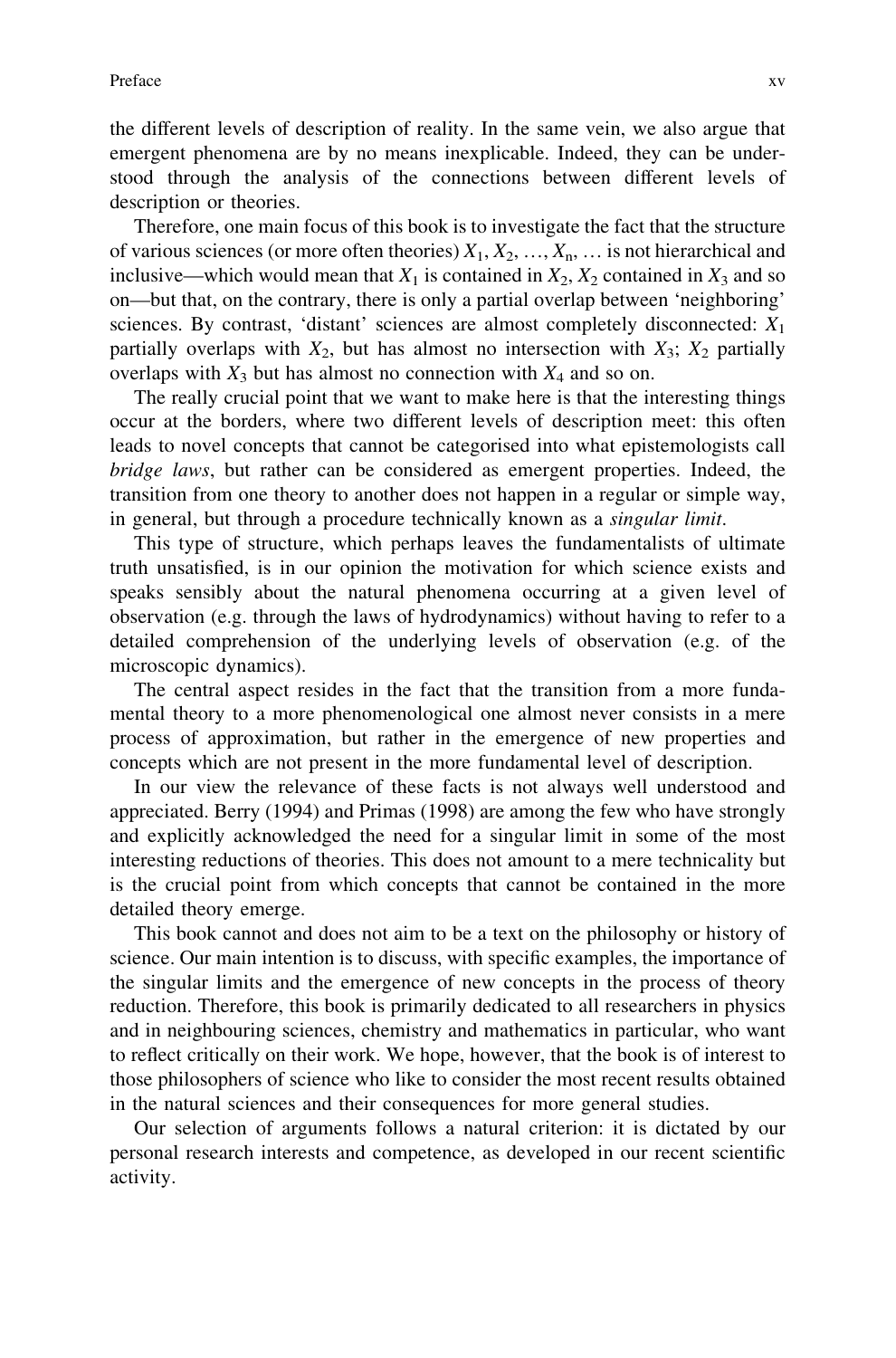

Fig. 1 Inter-theoretic relations treated in this book. The levels of reality correspond roughly to increasing the number of elements involved  $(N$  in the picture)

The structure of the book is as follows: we begin with a Dialogue that we would like to think of as being in the style of Galileo, which informally introduces the technical issues discussed in the rest of the book.

[Chapter 2](http://dx.doi.org/10.1007/978-3-319-06361-4_2) introduces the problem of reductionism from a historical and philosophic view and does not claim to be either complete or original. Furthermore, the possible original implications for the field of epistemology of our analysis of physical theories are beyond the scope of the present book. Nevertheless it has been included so that the book is self-contained, and to the benefit of readers lacking a solid background in the philosophy of science. For the same reasons, we have kept a general description outlining the precise framework of our thesis.

Each of the central chapters [\(Chaps. 3](http://dx.doi.org/10.1007/978-3-319-06361-4_3)[–6](http://dx.doi.org/10.1007/978-3-319-06361-4_6)) treats a specific subject: Statistical Mechanics and Universality; Irreversibility and macroscopic behaviour; Chaos; and *Quantum Mechanics and Chemistry*. The main purpose of these chapters is to demonstrate the importance of singular limits in all attempts at inter-theoretic reductions. These chapters also stress that these reductions do not conform to the standard textbook views of philosophy of science, based on the identification of microscopic theory, macroscopic theory and bridge laws. A sketch of this structure is shown in Fig. 1. These self-contained chapters can be read independently of one another.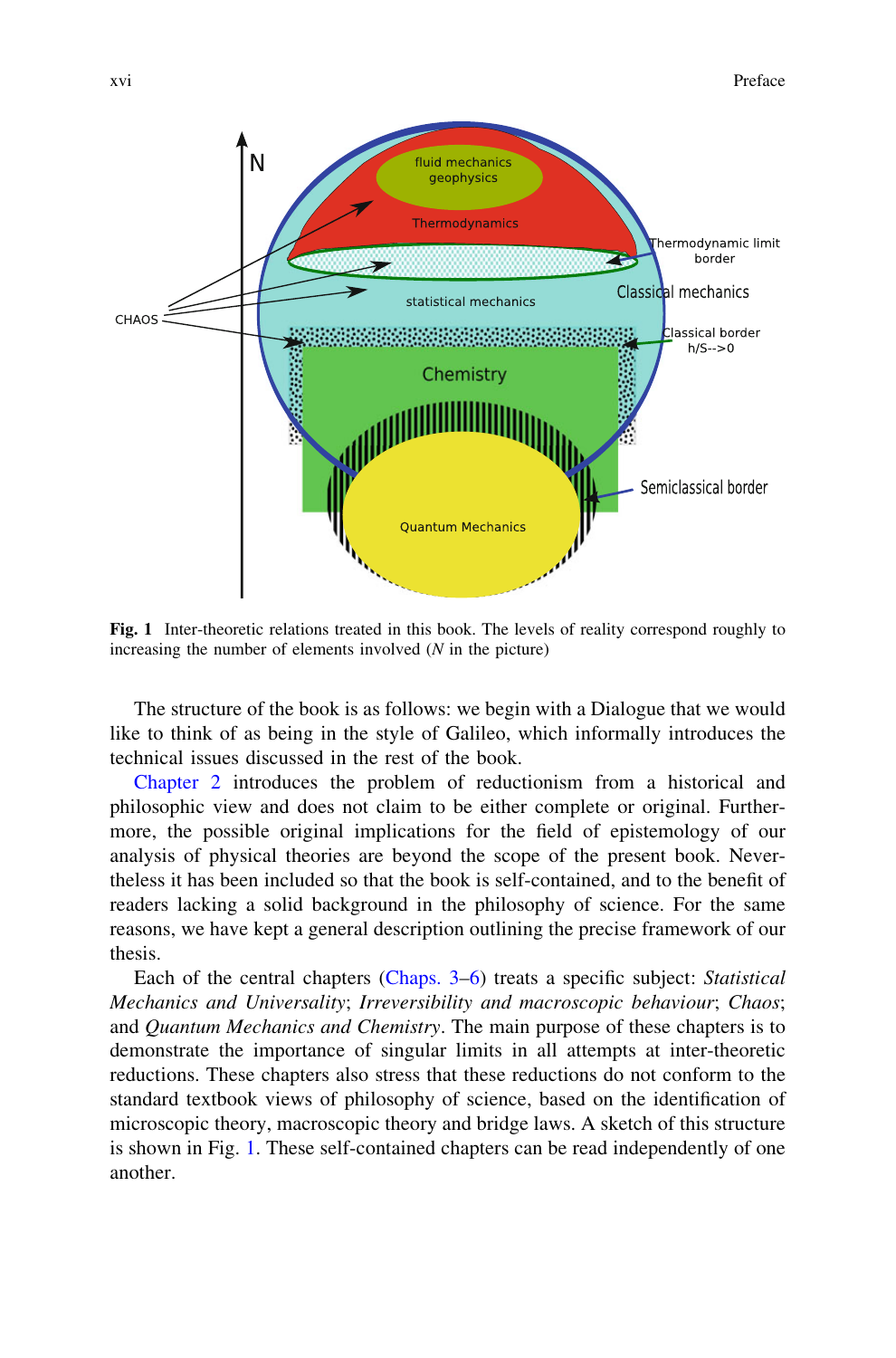[Chapter 7](http://dx.doi.org/10.1007/978-3-319-06361-4_7) includes a partial analysis of more recent developments. In particular, we present some random thoughts about the unity of science in a non-reductionist point of view, as well as discussing some propositions of unifying theories concerning, e.g. fractals, dissipative structures, computational algorithms, which have become popular over the last few decades. In our opinion, those theories are often more or less concealed or disguised descriptions of different forms of reductionism, which deserve to have a critical eye cast over them at the very least, because of their popularity.

Perhaps the reader wonders about the roles of the characters Simplicio, Sagredo and Salviati, in the dialogue. Salviati expresses opinions that the authors share and, as in Galileo's dialogue, Sagredo is a non-impartial referee. Simplicio, at variance with the character of the Galilean dialogue, is not totally naive, he represents points of view that are commonly advocated by a number of contemporary scientists. Since active researchers are not all interested in the foundations of their disciplines, it is not unusual to find inconsistencies in their views.

We conclude these introductory notes with some clarifications.

In the first place, we observe that our purpose is that of making a simple point concerning theory reduction in physics, by examining several examples of current interest. We do not attempt to exhaustively address all foundational issues related to all branches of physics, including those concerning the various interpretations of quantum mechanics. We could have made the same point discussing other examples, such as those of statistical/entropic forces, of Casimir forces, of cold atoms, of the coherence or decoherence phenomena in modern macroscopic experiments, of Verlinde's theory of gravity as fluctuation induced, etc. Our selection is motivated by our familiarity with the chosen examples.

Throughout the book we quote authors who are well known in our fields of research, but who may not be known to a wide readership. Nevertheless, we preferred not to add bibliographic notes for them, for sake of simplicity and of readability.

Finally, historical references are made, including anecdotical ones. Surely, they do not meet the exacting standards of professional historians. However, we make no pretence of producing a historical opus. These references have always been used as conceptual examples. In any case we have detailed our bibliographic references.

The authors thank D. Aubin, M. V. Berry, M. Falcioni, S. Goldstein, G. Jona-Lasinio, C. Malaterre, M. Rossi, E. Sanchez-Palencia, H. A. Stone and N. Zanghí for the careful reading and precious suggestions. A. V. thanks R. Burioni, M. Casartelli and D. Cassi with whom, some years ago, he had many fruitful discussions about reductionism and emergence. Thanks are in order also to O. G. Jepps, who has competently and extensively revised our English. We acknowledge the support of the Kavli Institute for Theoretical Physics China (KITPC), Institute of Theoretical Physics (ITP), Chinese Academy of Sciences (CAS) in Beijing. Lastly, we are grateful to M. V. Berry for his friendly encouragement and the many remarks.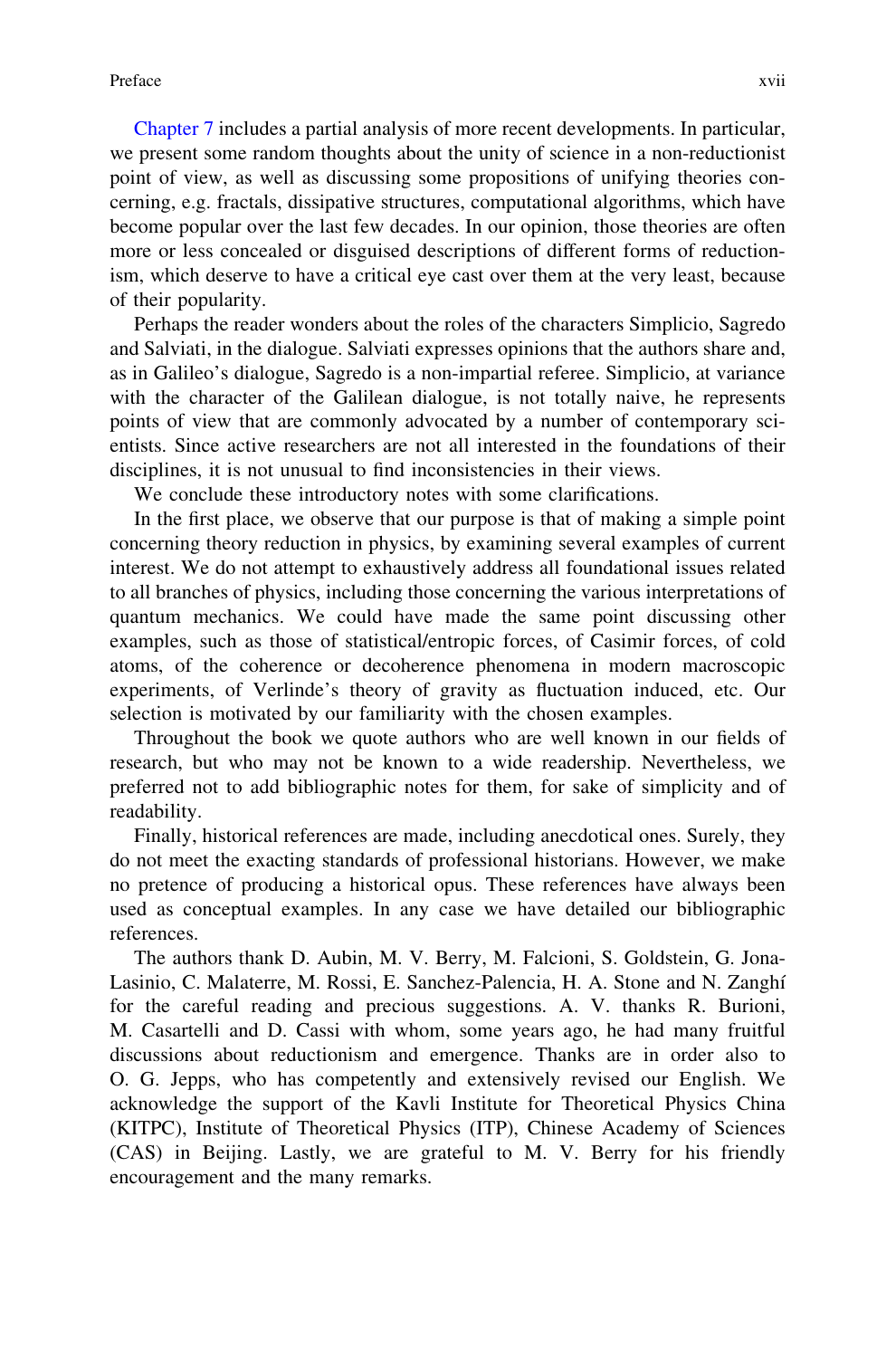#### References

- Anderson, P.W.: More is different. Science. 177(4047), 393 (1972)
- Anderson, P.: Historical overview of twentieth century physics. In: Brown, L., Pais, A., and Pippard, B. (eds.) Twentieth Century Physics, p. 2017. American Institute of Physics press, New York (1995)
- Batterman, R.W.: The Devil in the Details: Asymptotic Reasoning in Explanation, Reduction, and Emergence. Oxford University Press, New York (2002)
- Berry, M.V.: Asymptotics, singularities and the reduction of theories. In: Logic, Methodology and Philosophy of Science IX, p. 597. (1994)
- Bokulich, A.: Reexamining the Quantum-Classical Relation. Cambridge University Press, Cambridge (2008)
- Calvino, I.: Palomar, Einaudi (1983)
- Campbell, L., Garnett, W.: The life of James Clerk Maxwell. MacMillan and Co., London (1882)
- Cornwell, J. (ed.): Nature's Imagination: The Frontiers of Scientific Vision. Oxford University Press, USA (1995)
- Horgan, J.: The End of Science. Broadway Books, New York (1997)
- Humphreys, P.E., Bedau, M.A.: Emergence: Contemporary Readings in Philosophy and Science. MIT Press, Cambridge (2006)
- Laughlin, R.B., Pines, D.: The Theory of Everything. P.N.A.S., vol. 97, p. 28 (2000)
- Mayr, E.: What Makes Biology Unique? Considerations on the Autonomy of a Scientific Discipline. Cambridge University Press, Cambridge (2004)
- Primas, H.: Emergence in exact natural science. Acta Polytech. Scand. 91, 83 (1998)
- Schweber, S.S.: Physics, community and the crisis in physical theory. Physics Today. 46, 34 (1993)
- Severino, E.: Si può capire l'universo? In: Coyone, G.V., Giorello, G., and Sindoni, E. (eds.) La Favola dell'Universo, p. 62. Piemme, Casal Monferrato (1997)
- Weinberg, S.: Newtonianism, reductionism and the art of congressional testimony. Nature. 330(6147), 433 (1987)
- Weinberg, S.: Reductionism Redux. The New York Review of Books (1995)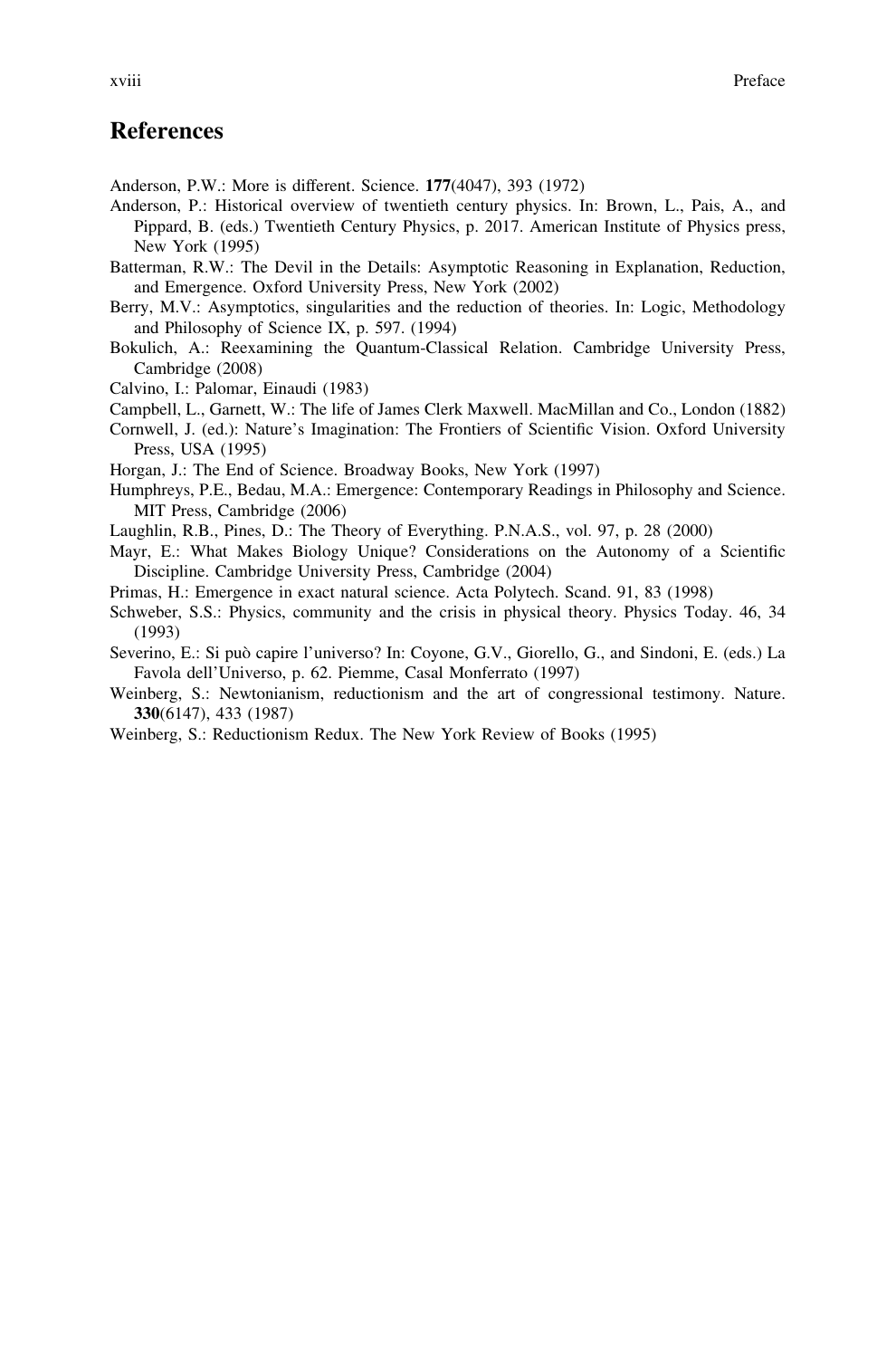## **Contents**

| A Random Journey from Monism to the (Dream of)            |                                                               |  |  |  |
|-----------------------------------------------------------|---------------------------------------------------------------|--|--|--|
|                                                           |                                                               |  |  |  |
| 2.1                                                       |                                                               |  |  |  |
| 2.2                                                       | Reductionism: The Philosophical Point of View                 |  |  |  |
|                                                           | 2.2.1                                                         |  |  |  |
|                                                           | Philosophical Model of Theory-Reduction<br>2.2.2              |  |  |  |
| 2.3                                                       | Reduction in Physics and Philosophy                           |  |  |  |
| 2.4                                                       |                                                               |  |  |  |
|                                                           | 2.4.1                                                         |  |  |  |
|                                                           | Reduction Versus Emergence<br>2.4.2                           |  |  |  |
|                                                           | Emergence and Reduction in Natural Sciences<br>2.4.3          |  |  |  |
|                                                           | Emergence and Reduction in Special Sciences<br>2.4.4          |  |  |  |
|                                                           |                                                               |  |  |  |
| A First Attempt to Tame Complexity: Statistical Mechanics |                                                               |  |  |  |
| 3.1                                                       | A Short History of Statistical Mechanics                      |  |  |  |
| 3.2                                                       | Towards a Systematic Theory                                   |  |  |  |
|                                                           | Boltzmann's Grand Vision<br>3.2.1                             |  |  |  |
|                                                           | 3.2.2<br>Beyond the Mathematical Limitations                  |  |  |  |
|                                                           | of Ergodic Theory                                             |  |  |  |
|                                                           | 3.2.3                                                         |  |  |  |
|                                                           |                                                               |  |  |  |
| 3.3                                                       |                                                               |  |  |  |
| 3.4                                                       |                                                               |  |  |  |
| 3.5                                                       |                                                               |  |  |  |
|                                                           |                                                               |  |  |  |
|                                                           | From Microscopic Reversibility to Macroscopic Irreversibility |  |  |  |
| 4.1                                                       |                                                               |  |  |  |
|                                                           | The Problem of Irreversibility<br>4.1.1                       |  |  |  |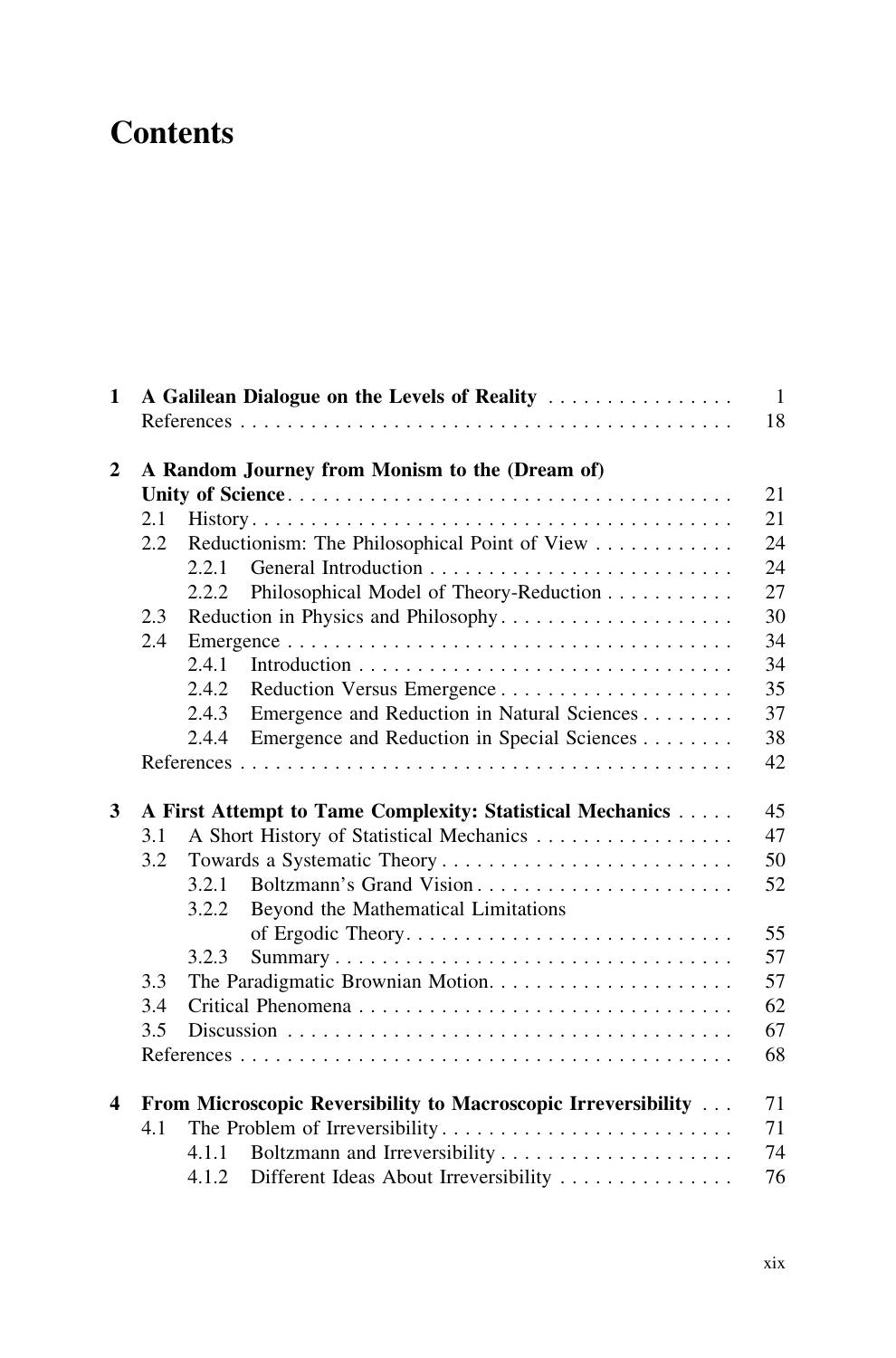|   | 4.2                                                     |       |                                                       |     |  |  |  |  |  |
|---|---------------------------------------------------------|-------|-------------------------------------------------------|-----|--|--|--|--|--|
|   | 4.3                                                     |       | From Microscopic to Macroscopic Equations             | 84  |  |  |  |  |  |
|   |                                                         | 4.3.1 | Continuous Media and Thermodynamics                   | 84  |  |  |  |  |  |
|   |                                                         | 4.3.2 | In Boltzmann's Footsteps                              | 86  |  |  |  |  |  |
|   |                                                         | 4.3.3 | The Emergence of a Dissipative Phenomenon:            |     |  |  |  |  |  |
|   |                                                         |       |                                                       | 89  |  |  |  |  |  |
|   |                                                         | 4.3.4 | Hydrodynamics in an Artificial World:                 |     |  |  |  |  |  |
|   |                                                         |       |                                                       | 90  |  |  |  |  |  |
|   | 4.4                                                     |       | From Atoms to Cold Fronts: A Random Walk Through      |     |  |  |  |  |  |
|   |                                                         |       | Hydrodynamics and Meteorology                         | 91  |  |  |  |  |  |
|   | 4.5                                                     |       |                                                       | 94  |  |  |  |  |  |
|   |                                                         |       |                                                       | 96  |  |  |  |  |  |
| 5 | 99<br>Determinism, Chaos and Reductionism               |       |                                                       |     |  |  |  |  |  |
|   | 5.1                                                     |       |                                                       | 99  |  |  |  |  |  |
|   |                                                         | 5.1.1 | Determinism and Predictability                        | 101 |  |  |  |  |  |
|   | 5.2                                                     |       | An Excursus on Chaos                                  | 105 |  |  |  |  |  |
|   | 5.3                                                     |       | Chaos and Complexity                                  | 107 |  |  |  |  |  |
|   | 5.4                                                     |       | Chaos and Probability                                 | 110 |  |  |  |  |  |
|   | 5.5                                                     |       | Quarrels on Chaos and Determinism:                    |     |  |  |  |  |  |
|   |                                                         |       | Chaos and Probability Revisited                       | 112 |  |  |  |  |  |
|   | 5.6                                                     |       |                                                       | 115 |  |  |  |  |  |
|   |                                                         |       |                                                       | 119 |  |  |  |  |  |
|   |                                                         |       |                                                       |     |  |  |  |  |  |
| 6 | Quantum Mechanics, Its Classical Limit and Its Relation |       |                                                       |     |  |  |  |  |  |
|   |                                                         |       |                                                       | 121 |  |  |  |  |  |
|   | 6.1                                                     |       | Classical Versus Quantum Mechanics                    | 122 |  |  |  |  |  |
|   |                                                         | 6.1.1 | Is Classical Mechanics Nothing but a Limit            |     |  |  |  |  |  |
|   |                                                         |       | of Quantum Mechanics?                                 | 124 |  |  |  |  |  |
|   |                                                         | 6.1.2 | Quantum Mechanics, Classical Chaos                    |     |  |  |  |  |  |
|   |                                                         |       |                                                       | 126 |  |  |  |  |  |
|   |                                                         | 6.1.3 | An Interlude: Discrete Versus Continuous Descriptions |     |  |  |  |  |  |
|   |                                                         |       |                                                       | 128 |  |  |  |  |  |
|   | 6.2                                                     |       | Chemistry Is Not Just Applied Quantum Mechanics       | 130 |  |  |  |  |  |
|   |                                                         | 6.2.1 | Quantum Mechanics Does Not Explain Chemistry          | 131 |  |  |  |  |  |
|   |                                                         | 6.2.2 | Why Does the Born-Oppenheimer Approximation           |     |  |  |  |  |  |
|   |                                                         |       | Fail to Predict the Shape of Molecules?               | 132 |  |  |  |  |  |
|   |                                                         | 6.2.3 | A Look at a Specific Problem:                         |     |  |  |  |  |  |
|   |                                                         |       |                                                       | 134 |  |  |  |  |  |
|   |                                                         | 6.2.4 | Beyond the Born-Oppenheimer Method                    | 137 |  |  |  |  |  |
|   | 6.3                                                     |       |                                                       | 138 |  |  |  |  |  |
|   |                                                         | 139   |                                                       |     |  |  |  |  |  |
|   |                                                         |       |                                                       |     |  |  |  |  |  |